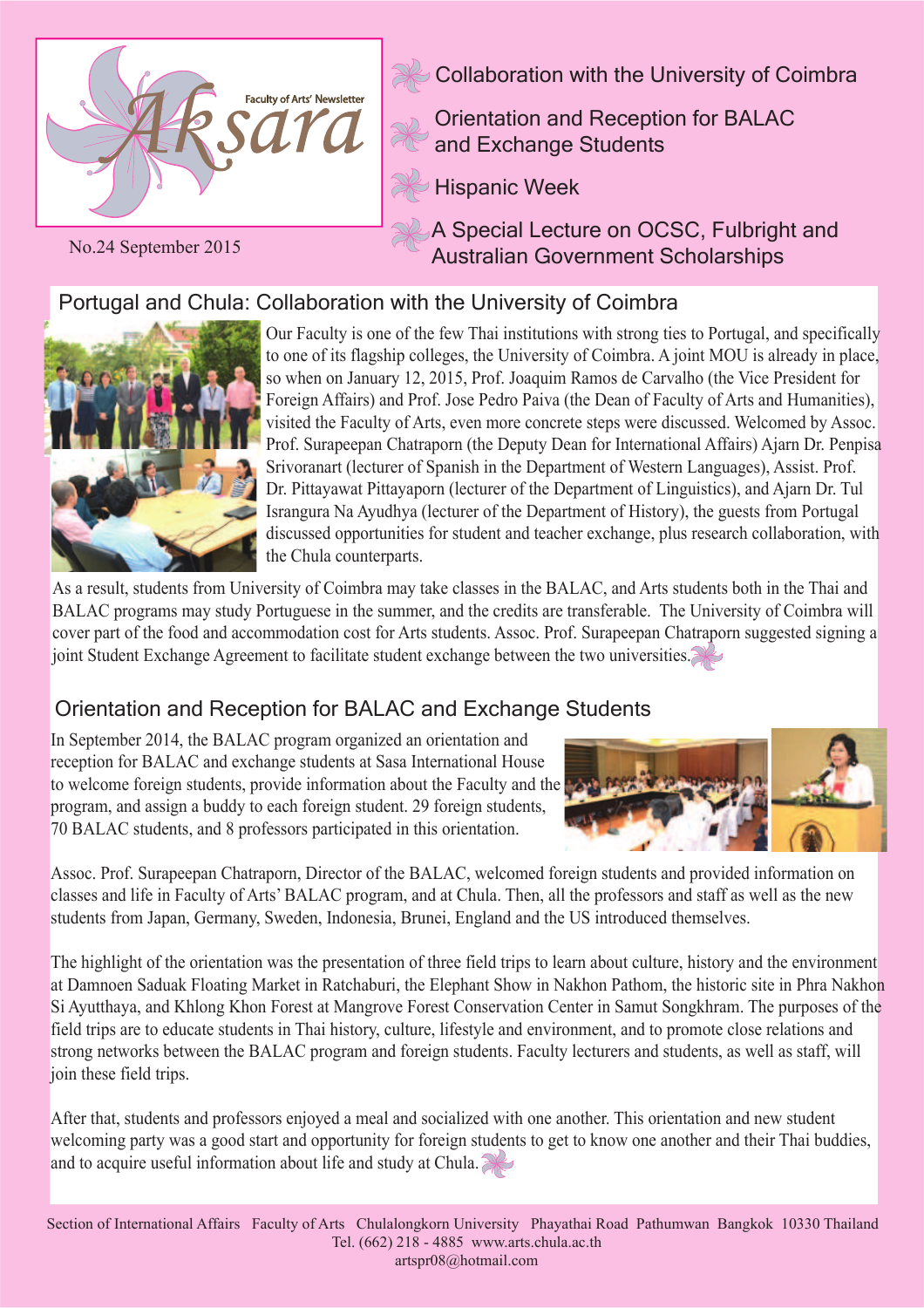

The Spanish Section, the Latin American Center, the Department of Western Languages, and the International Affairs Section of the Faculty of Arts collaborated with no fewer than 7 embassies of countries with Spanish speakers (Argentina, the Republic of Chile, Colombia, Mexico, the Republic of Peru, Cuba, and Spain) to organize 'Hispanic Week' for Thai and international students who study Spanish and Latin American cultures. The event took place from March 16 to 19, 2015 with a purpose to increase students' knowledge and experience in languages and cultures of countries with Spanish speakers.

Ambassadors of six embassies joined in the opening ceremony.: H.E. Ana María Ramírez (Argentina), H.E. Javier Becker, (Republic of Chile), H.E. Andelfo García (Colombia), H.E. Jorge Chen (Mexico), H.E. Felix Denergri (Republic of Peru), and H.E. Victor Ramirez Peña (Cuba).

Assoc. Prof. Surapeepan Chatraporn, the Deputy Dean for International Affairs welcomed the ambassadors and participants, and the Ambassador of the Embassy of Argentina gave opening remarks. There were Spanish and Latin American dance shows presented by the embassies, and a ceremony to present prizes to winners of the contest by the ambassadors. Then, Assoc. Prof. Surapeepan presented flower bouquets to all the ambassadors for their support and cooperation in organizing Hispanic Week. The event ended with a Spanish and Latin American food exhibition and small talks in the reception.

The week-long Hispanic Week included Spanish and Latin American culture contests, Salsa and Flamingo dance demonstrations, and cooking demonstrations that featured Spanish paella, Mexican taco, and Peruvian Ceviche. Moreover, knowledgeable speakers from outside were invited to give talks on Latin American culture. Hispanic Week received much attention from students, faculty members, as well as the public.  $\geq$ 

## A Special Lecture on OCSC, Fulbright and Australian Government Scholarships



Not many things draw as much attention and interest as scholarship events, and the "OCSC, Fulbright and Australian Government Scholarships" lecture was no exception. The Faculty of Arts' International Affairs Division hosted it on Wednesday, March 18, 2015 from 1.30-3.30 p.m. in Room 304 of Maha Chakri Sirindhorn Building. Assist. Prof. Dr. Prapod Assavavirulhakarn, Dean of the Faculty of Arts, gave opening remarks. Assoc. Prof. Surapeepan Chatraporn, Deputy Dean for International Affairs, was the moderator. Speakers included Khun Jiraphorn Wirojcheewan, Senior Human Resource Officer of the Office of the Civil Service Commission (OCSC), Assist. Prof. Benjawan Ubonsri, Director of the Thai-American (Fulbright) Foundation, Khun Supawaree Patravanich, Junior Program Officer of Fulbright, Khun Pasinee Ratanaburi, Scholarship Officer of the Australian Embassy's Australia Education International, and Khun Porntip Kanjananiyot, former Director of the Thai-American (Fulbright) Foundation.

 The distinguished speakers provided information and details on scholarships, application and preparation. The OCSC offers scholarships to graduates to pursue study abroad, as well as to senior students to complete their last year of their undergraduate program and then pursue study abroad. The Thai-American Foundation and the Australian Embassy offer various scholarships to students with different interests and capability. Finally, Khun Porntip Kanjananiyot, former Fulbright Director, gave a talk on "How to obtain a scholarship to study abroad."

of appreciation to all the speakers. The lecture was attended by 120 Arts students and alumni, as well as students from other Faculties. Many students were interested in the lecture, and many questions were asked. In the end, Assoc. Prof. Surapeepan presented tokens